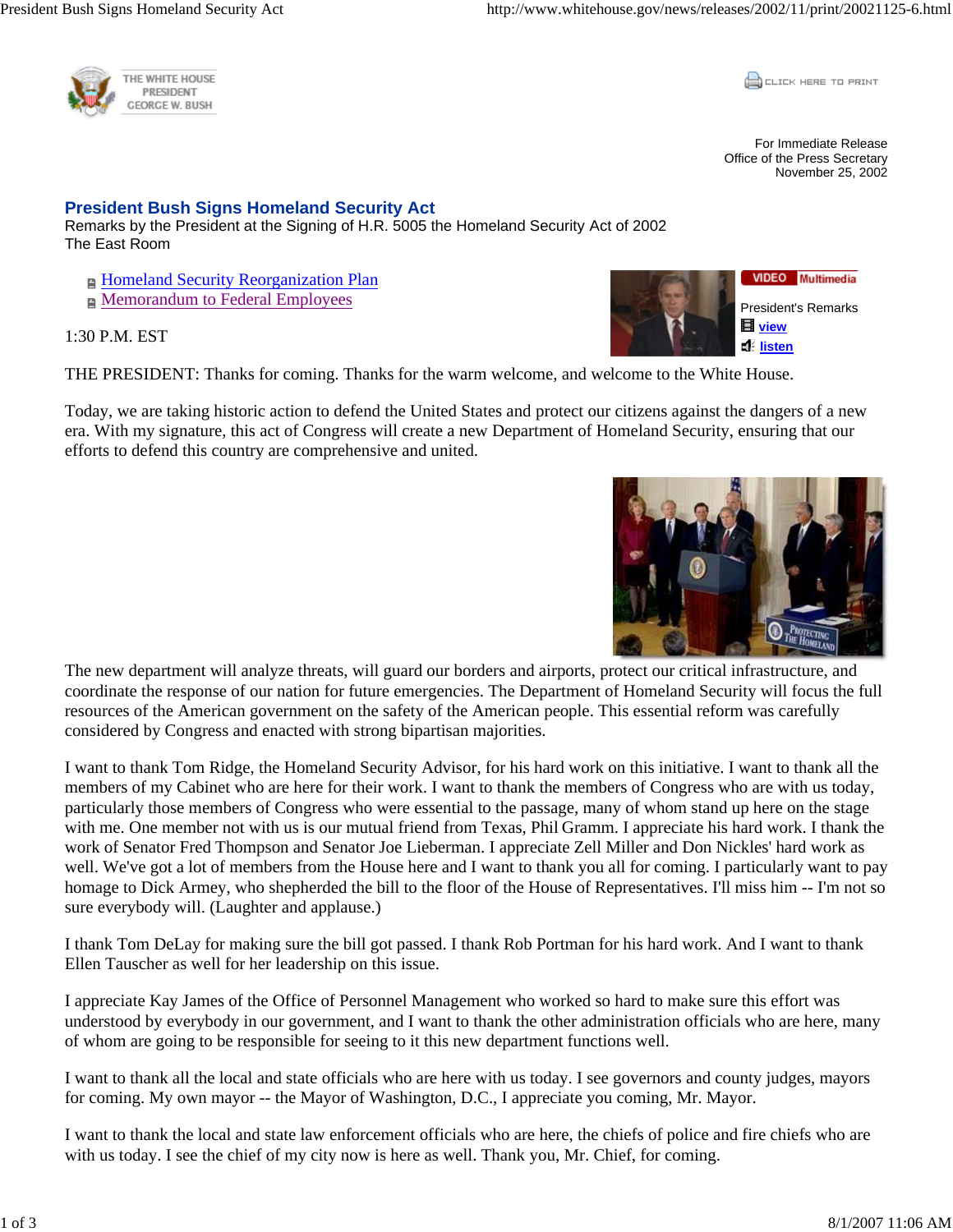I want to thank the union representatives who are here. We look forward to working with you to make sure that your people are treated fairly in this new department. I want to thank the federal workers who are here. You're charged with being on the front line of protecting America. I understand your job, we look forward to working with you to make sure you get your job done. I want to thank the President's Homeland Security Advisory Council as well. And thank you all for coming.

From the morning of September the 11th, 2001, to this hour, America has been engaged in an unprecedented effort to defend our freedom and our security. We're fighting a war against terror with all our resources, and we're determined to win.

With the help of many nations, with the help of 90 nations, we're tracking terrorist activity, we're freezing terrorist finances, we're disrupting terrorist plots, we're shutting down terrorist camps, we're on the hunt one person at a time. Many terrorists are now being interrogated. Many terrorists have been killed. We've liberated a country.

We recognize our greatest security is found in the relentless pursuit of these cold-blooded killers. Yet, because terrorists are targeting America, the front of the new war is here in America. Our life changed and changed in dramatic fashion on September the 11th, 2001.

In the last 14 months, every level of our government has taken steps to be better prepared against a terrorist attack. We understand the nature of the enemy. We understand they hate us because of what we love. We're doing everything we can to enhance security at our airports and power plants and border crossings. We've deployed detection equipment to look for weapons of mass destruction. We've given law enforcement better tools to detect and disrupt terrorist cells which might be hiding in our own country.

And through separate legislation I signed earlier today, we will strengthen security at our nation's 361 seaports, adding port security agents, requiring ships to provide more information about the cargo, crew and passengers they carry. And I want to thank the members of Congress for working hard on this important piece of legislation as well.

The Homeland Security Act of 2002 takes the next critical steps in defending our country. The continuing threat of terrorism, the threat of mass murder on our own soil will be met with a unified, effective response.

Dozens of agencies charged with homeland security will now be located within one Cabinet department with the mandate and legal authority to protect our people. America will be better able to respond to any future attacks, to reduce our vulnerability and, most important, prevent the terrorists from taking innocent American lives.

The Department of Homeland Security will have nearly 170,000 employees, dedicated professionals who will wake up each morning with the overriding duty of protecting their fellow citizens. As federal workers, they have rights, and those rights will be fully protected. And I'm grateful that the Congress listened to my concerns and retained the authority of the President to put the right people in the right place at the right time in the defense of our country.

I've great confidence in the men and women who will serve in this department and in the man I've asked to lead it. As I prepare to sign this bill into law, I am pleased to announce that I will nominate Governor Tom Ridge as our nation's first Secretary of Homeland Security. (Applause.)

Americans know Tom as an experienced public servant and as the leader of our homeland security efforts since last year. Tom accepted that assignment in urgent circumstances, resigning as the governor of Pennsylvania to organize the White House Office of Homeland Security and to develop a comprehensive strategy to protect the American people. He's done a superb job. He's the right man for this new and great responsibility. (Applause.)

We're going to put together a fine team to work with Tom. The Secretary of the Navy, Gordon England, will be nominated for the post of Deputy Secretary. (Applause.)

And Asa Hutchinson of Arkansas, now the Administrator of the Drug Enforcement Administration, will be nominated to serve as Under Secretary for Border and Transportation Security. (Applause.)

The Secretary-designate and his team have an immense task ahead of them. Setting up the Department of Homeland Security will involve the most extensive reorganization of the federal government since Harry Truman signed the National Security Act. To succeed in their mission, leaders of the new department must change the culture of many